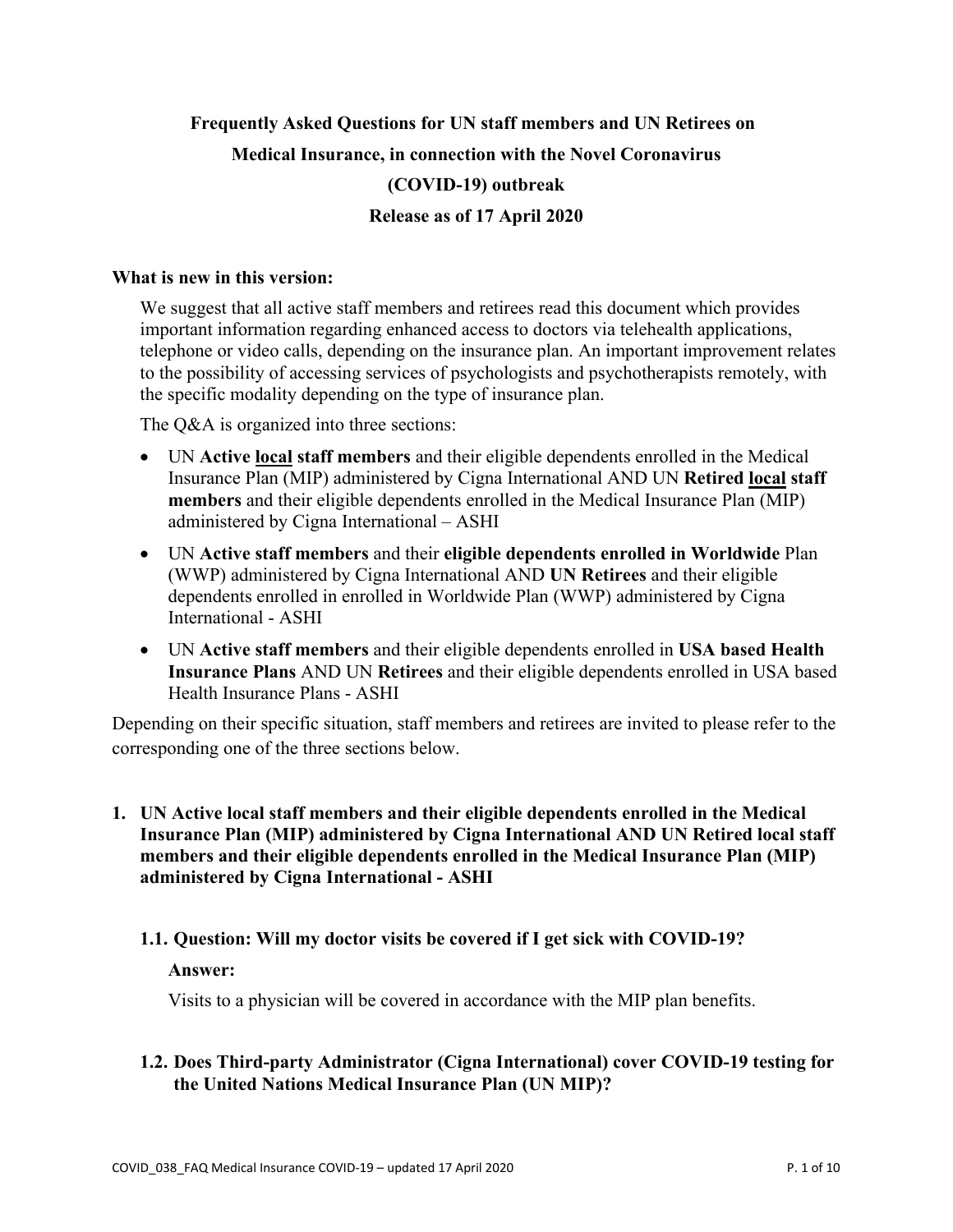### **Answer:**

Like all diagnostic tests, COVID-19 testing will be covered if:

- Prescribed by a qualified and registered medical doctor.
- Medically necessary, and
- As per policy stipulations for the UN MIP.

Cost-sharing for COVID-19 testing is being waived.

# **1.3. Does Third-party Administrator (Cigna International) cover COVID-19 related quarantine for UN MIP?**

#### **Answer:**

Quarantine can be recommended for the following two reasons:

- (i) for prevention:
	- applies to people that may or may not have been diagnosed with COVID-19 but do not show symptoms and are being quarantined for preventive measures. **This is not medical care and therefore not covered.**
- (ii) for isolation:
	- applies to people that show symptoms and need to be diagnosed and/or treated. These patients are being hospitalised in isolation or in a single room in order not to contaminate others. **This is medical care and therefore covered.**

# **1.4. Does Third-party Administrator (Cigna International) provide online consultations for plan members in UN MIP?**

#### **Answer:**

Yes, effective April 2020, [Cigna Global Telehealth](https://vimeo.com/369268192) is provided to all staff members, retirees and their eligible dependants covered under the MIP. Global Telehealth enables insureds to connect with a licensed doctor, by phone, video or mobile.

This service is highly advised at the time of the ongoing pandemic and a doctor can provide advice and if necessary, a prescription.

In order to use the benefit of online consultations one must install the [Cigna Wellbeing](https://www.securemediaresource.com/sites/default/files/590772_EN_Cigna_apps_plan_member_V2.pdf)  [application](https://www.securemediaresource.com/sites/default/files/590772_EN_Cigna_apps_plan_member_V2.pdf) and log in with its Cigna personal reference number. There is no additional cost in enrolling for this benefit nor for the consultation.

Additional information relating to the benefit of online consultations though Global Telehealth can be found at:

**Cigna MIP – [Cigna Global Telehealth](https://www.cignahealthbenefits.com/en/plan-members)**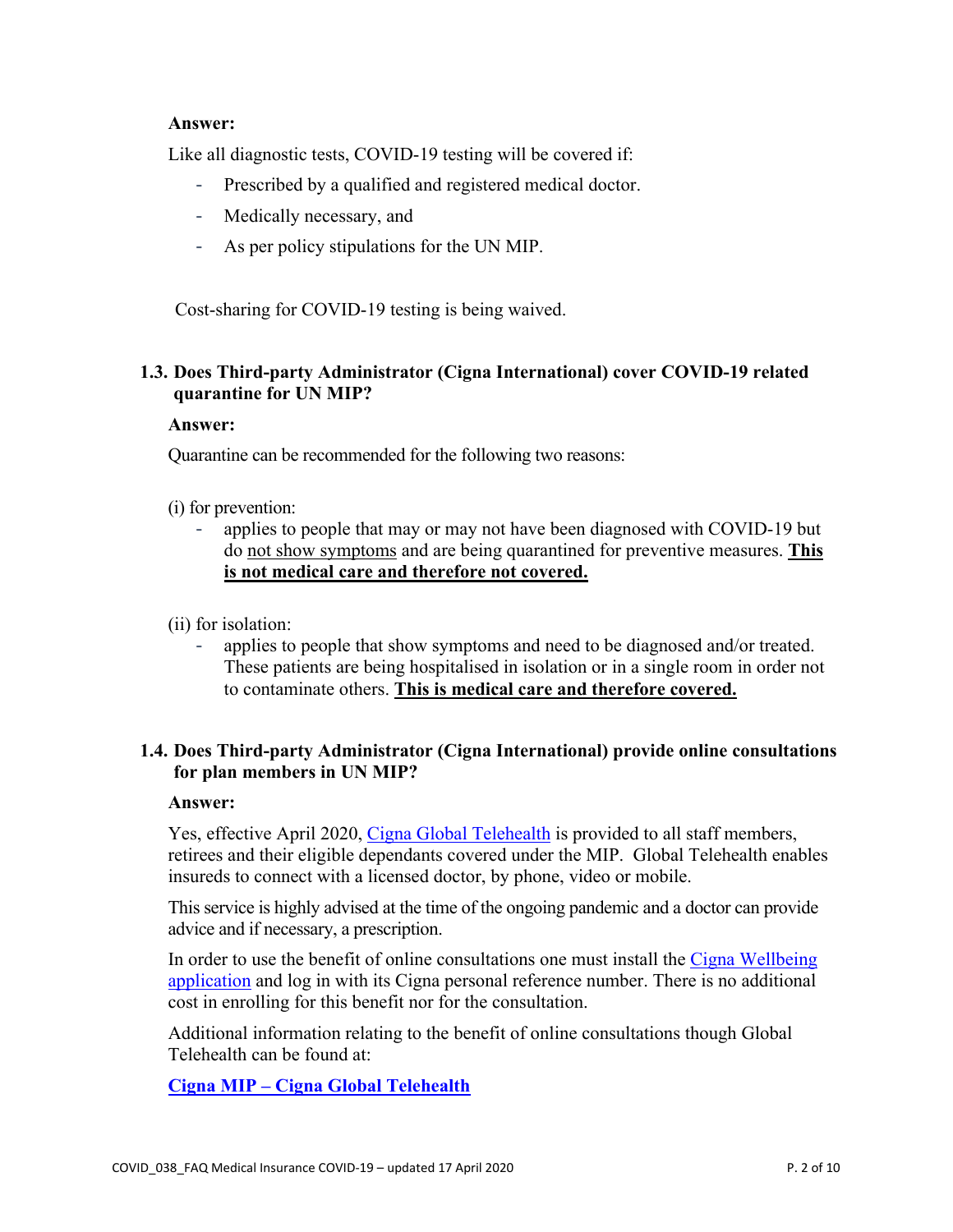We encourage you to take control of your health and well-being, and access the Cigna [Global Telehealth](https://www.securemediaresource.com/sites/default/files/Public/Email/Telehealth_member_EN_web_0.pdf) service. This option is available by video or telephone. It gives you access to medical support and advice whenever you need it and it has a multilingual component.

The dedicated Cigna mailbox for UN MIP is UN.MIP@cigna.com and phone numbers are located on the personal Cigna ID card.

In addition to the Cigna Global Telehealth service, the UN MIP also covers telephonic and video consultations with licensed doctors within your regional area of care during this pandemic. These consultations are covered under the UN MIP, in accordance with the plan stipulations, therefore, Cigna will require an **invoice** and **payment receipt** with your claim.

**Important note:** the telephonic and video consultations are only covered for doctors within the designated regional area of care.

# **1.5. Does Third-party Administrator (Cigna International) provide telehealth for mental health services?**

### **Answer:**

Consultations with psychiatrists are included in telehealth for the UN Medical Insurance Plan (UN MIP).

To ensure access to mental care, the UN MIP now also covers telephonic and video consultations with psychologists and psychotherapists within your regional area of care. This will allow MIP members to keep monitoring their mental health. All consultations with psychologists and psychotherapists under the UN MIP are covered in accordance with the plan benefits, therefore, Cigna will require an **invoice**, **payment receipt** and **medical prescription** with your claim.

**Important note:** the telephonic and video consultations are only covered for psychologists and psychotherapists within the designated regional area of care.

Please note that the telehealth online platform is not available for consultations with psychologists or psychotherapists under the UN MIP. As explained above, any consultation with these types of professionals is available through a telephone of video call to be arranged between the member and the provider.

# **1.6. Does Third-party Administrator (Cigna International) cover UN MIP plan members outside their duty station?**

#### **Answer:**

Yes, UN MIP plan members are covered outside their duty stations. However, if UN MIP members seek medical care outside the country of their duty station, reimbursement will be limited to the reasonable and customary expenses applicable to the country of their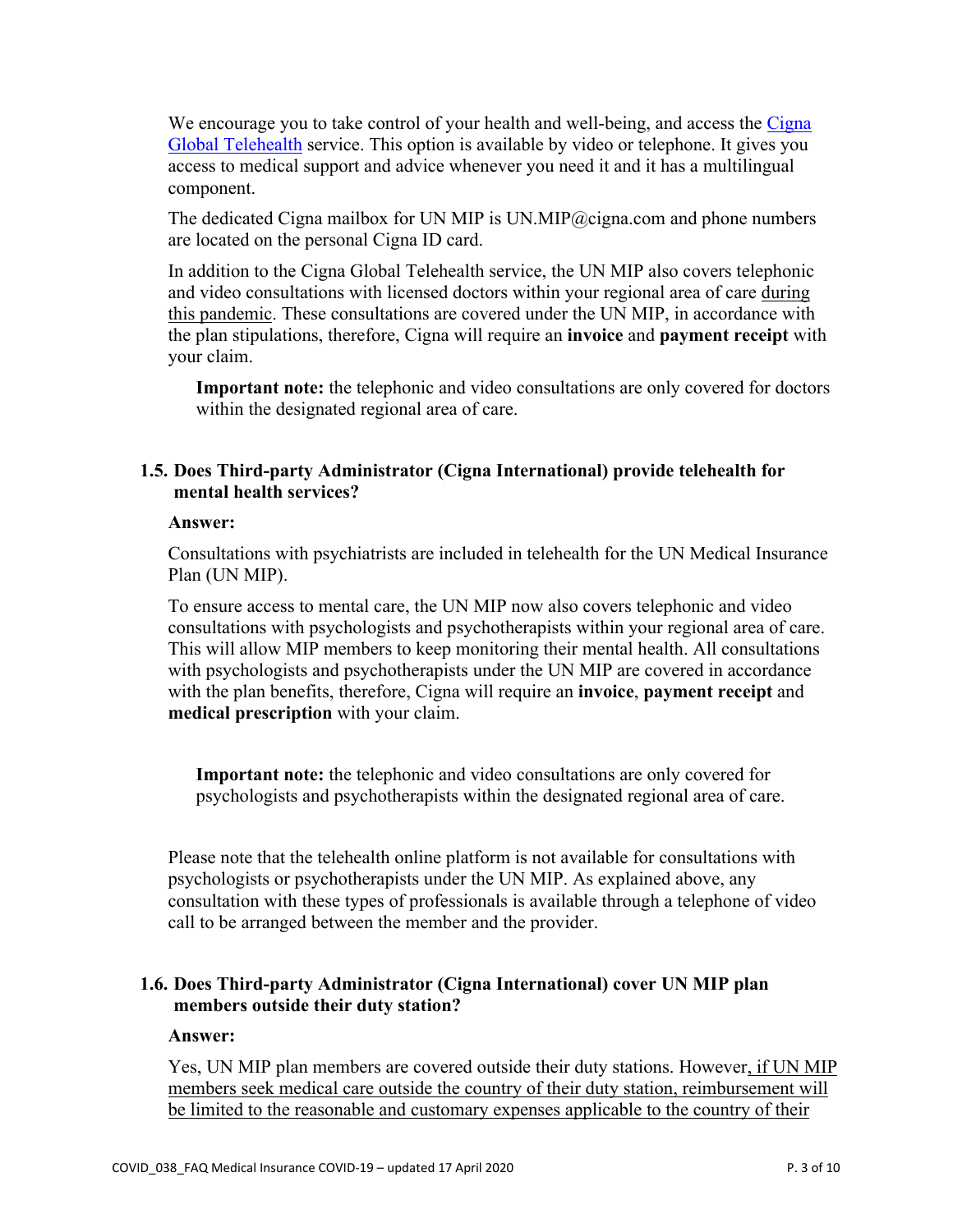duty station. This may result in members being responsible for a high copayment. In addition, MIP members will also have to pay the provider first and claim reimbursement with Cigna afterwards.

### **1.7. Can UN MIP plan members submit claims online?**

#### **Answer:**

Yes, effective 6 April 2020, all UN MIP plan members can submit reimbursement claims online.

# **2. UN Active staff members and their eligible dependents enrolled in Worldwide Plan (WWP) administered by Cigna International AND UN Retirees and their eligible dependents enrolled in enrolled in Worldwide Plan (WWP) administered by Cigna International - ASHI**

**2.1. Question: Will my doctor visits be covered if I get sick with COVID-19?**

### **Answer:**

Visits to a physician will be covered in accordance with the Worldwide plan benefits.

# **2.2. Does Third-party Administrator (Cigna International) cover COVID-19 testing for the United Nations Worldwide Plan (UN WWP)?**

### **Answe**r:

Like all diagnostic tests, COVID-19 testing will be covered if:

- Prescribed by a qualified and registered medical doctor.
- Medically necessary, and
- As per policy stipulations for the UN WWP.

**Important note:** cost-sharing for COVID-19 testing is being waived.

# **2.3. Does Third-party Administrator (Cigna International) cover COVID-19 related quarantine?**

#### **Answer:**

Quarantine can be recommended for the following two reasons:

#### (i) for prevention:

- applies to people that may or may not have been diagnosed with COVID-19 but do not show symptoms and are being quarantined for preventive measures. This is not medical care and therefore not covered.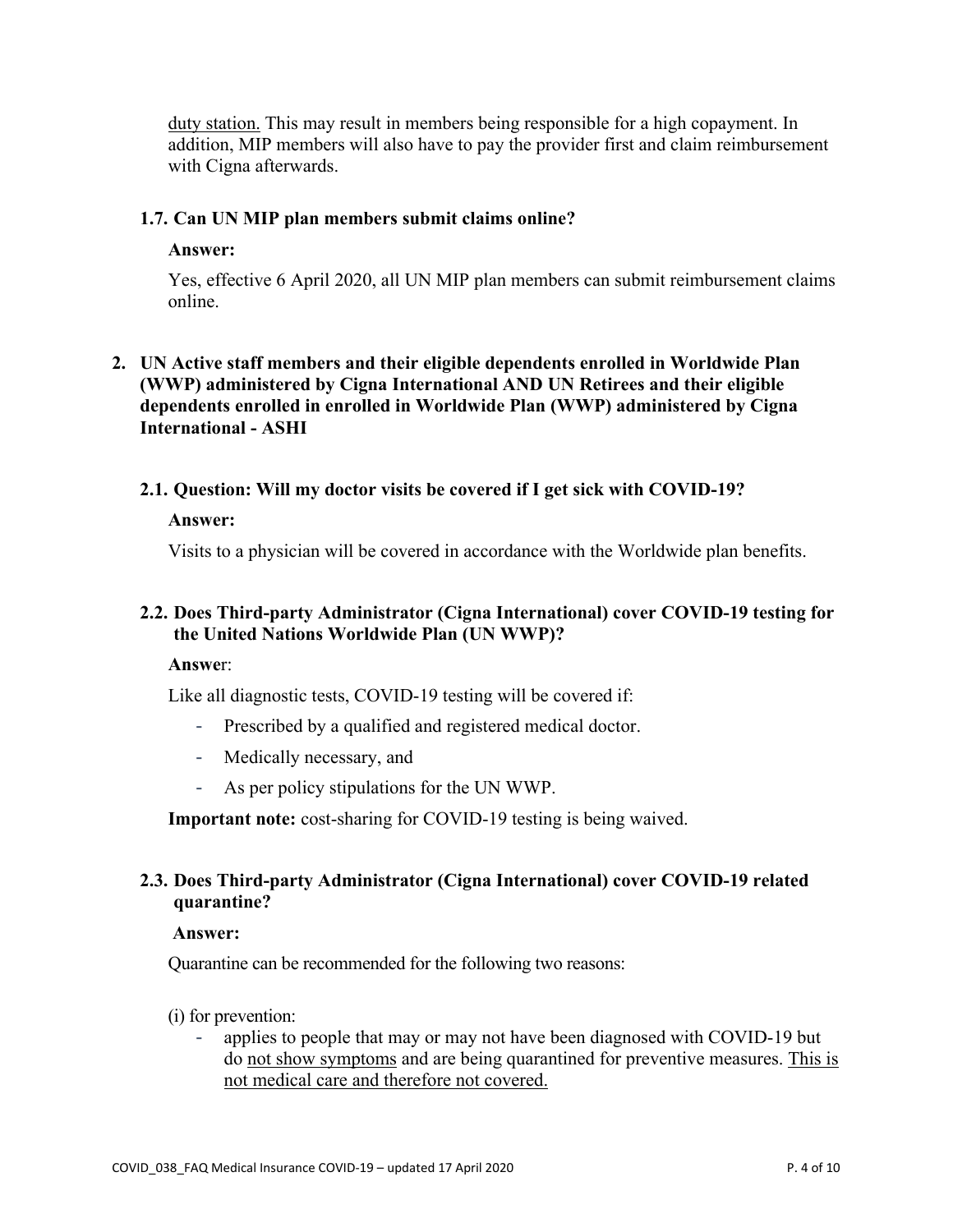(ii) for isolation:

applies to people that show symptoms and need to be diagnosed and/or treated. These patients are being hospitalised in isolation or in a single room in order not to contaminate others. This is medical care and therefore it is covered.

### **2.4. Does Third-party Administrator (Cigna International) provide online consultations for plan members in the UN WWP?**

### **Answer:**

Yes, Cigna International provides online consultations through [Cigna Global Telehealth.](https://vimeo.com/369268192) This service enables plan members in the UN WWP to connect with a licensed doctor, by phone, video or mobile.

This service is highly advised at the time of the ongoing pandemic and a doctor can provide advice and if necessary, a prescription.

In order to use the benefit of online consultations one must install the [Cigna Wellbeing](https://www.securemediaresource.com/sites/default/files/590772_EN_Cigna_apps_plan_member_V2.pdf)  [application](https://www.securemediaresource.com/sites/default/files/590772_EN_Cigna_apps_plan_member_V2.pdf) and log in with its Cigna personal reference number. There is no additional cost in enrolling for this benefit nor for the consultation.

Additional information relating to the benefit of online consultations though Global Telehealth can be found at:

# **[Cigna International \(UN WWP\) –](https://www.cignahealthbenefits.com/en/plan-members) Cigna Global Telehealth**

HLIS encourages members to take control of their health and well-being, and access the [Cigna Global Telehealth](https://www.securemediaresource.com/sites/default/files/Public/Email/Telehealth_member_EN_web_0.pdf) service. This option is available by video or telephone. It gives members access to medical support and advice whenever they need it and it has a multilingual component.

Global Telehealth is also available through the [Cigna Wellbeing app.](https://www.securemediaresource.com/sites/default/files/590772_EN_Cigna_apps_plan_member_V2.pdf) Members need to select the 'International Organizations' option for Plan Members or Dependents to log in.

The dedicated Cigna mailbox for UN WWP is UN.WWP@cigna.com

In addition to the Global Telehealth Platform, the UN WWP also covers telephonic and video consultations with licensed doctors during this pandemic. These consultations are covered under the UN WWP, in accordance with the plan benefits, therefore, Cigna will require an **invoice** and **payment receipt** with your claim.

# **2.5. Does Third-party Administrator (Cigna International) provide telehealth for mental health services?**

# **Answer:**

Consultations with psychiatrists are included in the online telehealth platform for the UN WWP.

To ensure access to mental care, the UN WWP now also covers telephonic and video consultations with psychologists and psychotherapists. This will allow WWP members to keep monitoring their mental health. All consultations with psychologists and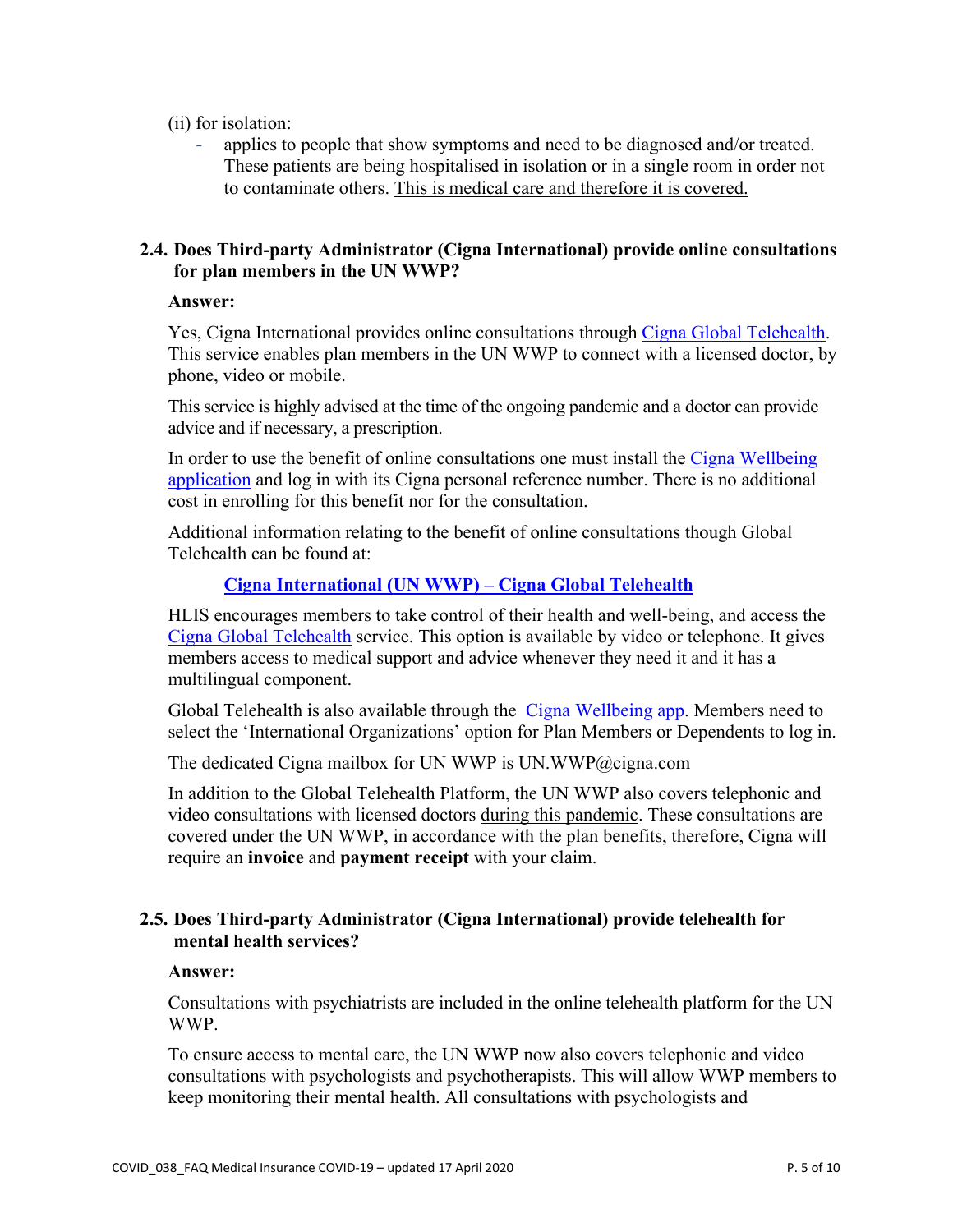psychotherapists under the UN WWP are covered in accordance with the plan stipulations. Therefore, Cigna will require an **invoice**, **payment receipt** and **medical prescription** with your claim for these types of services.

Please note that the telehealth online platform is not available for consultations with psychologists or psychotherapists under the UN WWP. As explained above, any consultation with these types of professionals is available through a telephone of video call to be arranged between the member and the provider.

# **2.6. How do I access care if I am on official travel in the US and am covered under the UN Worldwide Plan administered by Cigna International?**

#### **Answer:**

Staff members covered under the UN WWP and currently in the US on official mission status should call 1-305-908-9101 or the customer service number on the back of their ID cards. Cigna's customer service representatives will verify coverage, obtain information on their location or zip codes, and email them a list of network providers they can obtain services from.

### **3. Questions relevant to active staff members, retirees and their eligible dependents enrolled in USA based plans:**

### **3.1. Question: Will my doctor visits be covered if I get sick with COVID-19?**

#### **Answer:**

Visits to a physician will be covered in accordance with your plan of benefits.

# **3.2. Question: Will Third-party Administrators (Aetna, Empire Blue Cross) of USbased Health Insurance Plans cover COVID-19 testing? What about HIP (EmblemHealth)**

#### **Answer:**

- Both, Aetna and Empire Blue Cross cover COVID-19 testing.
- HIP (EmblemHealth) covers cost-sharing as required by the state for testing. In addition, in-network cost-sharing for physician's office visits, urgent care visits and emergency room visits associated with testing are being waived.
- EmblemHealth will not require preauthorization for COVID-19 testing

#### **3.3. Do USA based medical plans provide online consultations?**

#### **Answer:**

Yes, all US based medical plans provide online consultations that enable insureds to connect with a licensed doctor, by phone, video or mobile.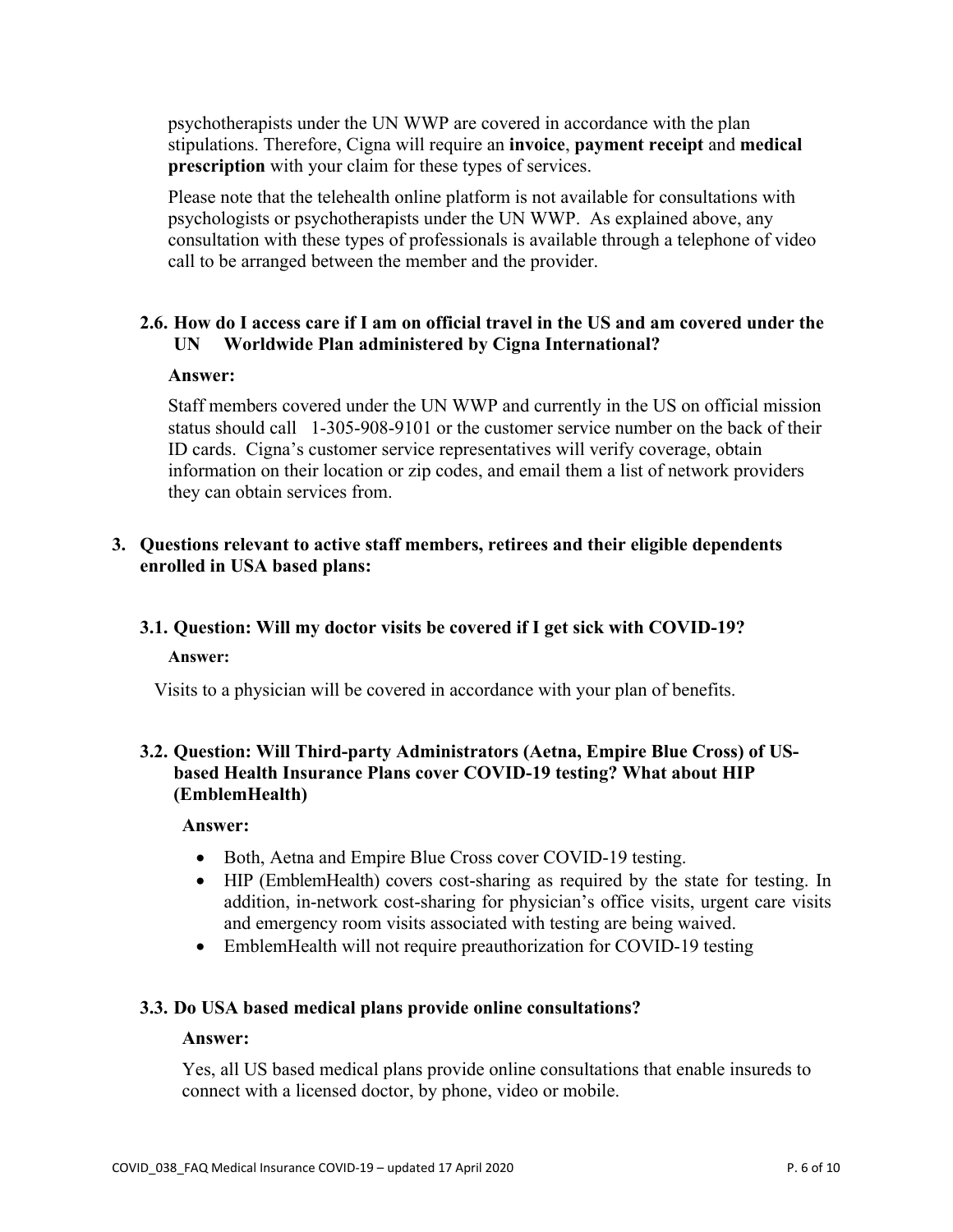**Aetna and Empire Blue Cross** have their own online platforms:

- Aetna offers an online App called "Teladoc"
- Empire Blue Cross offers an online App called LiveHealth Online

To use the benefit of online consultations one must enrol by going to the website of the respective insurance carriers. There is no additional cost for enrolling for this benefit.

Please find below additional information relating to the benefit of online consultations for USA based medial plans:

# **3.3.1. Aetna Teladoc**

Log into the Aetna website at [https://www.aetna.com/o](https://www.aetna.com/)r call 1-855-Teladoc. You can also go to [teladoc.com/aetna.](https://member.teladoc.com/aetna) Before your first virtual care visit, set up your account online or on the app and then complete a brief medical history as it will help your doctor treat or advise you better.

**Important note:** during the ongoing pandemic, in addition to the online platform Teladoc, **Aetna also supports telemedicine (phone and video) consultations with both, In-Network and Out-of-Network providers.** Any provider may bill these consultations by using the authorized special coding to indicate that the consultation was telemedicine-based.

Out-of-Network telemedicine claims will be processed at the OON rate, applying normal out of network cost share based on the benefit plan.

For additional information, please access the **UN HLIS Insurance Website**

Plans/ Insurance Plans/Aetna/Aetna Open Choice PPO/POS II/Summary of Benefits/Aetna Plan Description/Aetna Open Choice PPO/POS II summary of benefits - **Telemedicine** - Excerpt from ST/IC 2019/14, Page 33, by clicking the link below:

[https://www.un.org/insurance/sites/www.un.org.insurance/files/Circulars/](https://www.un.org/insurance/sites/www.un.org.insurance/files/Circulars/ST-IC-2019-14.pdf#page=33) [ST-IC-2019-14.pdf#page=33](https://www.un.org/insurance/sites/www.un.org.insurance/files/Circulars/ST-IC-2019-14.pdf#page=33)

# **3.3.2. Empire Blue Cross LiveHealth Online**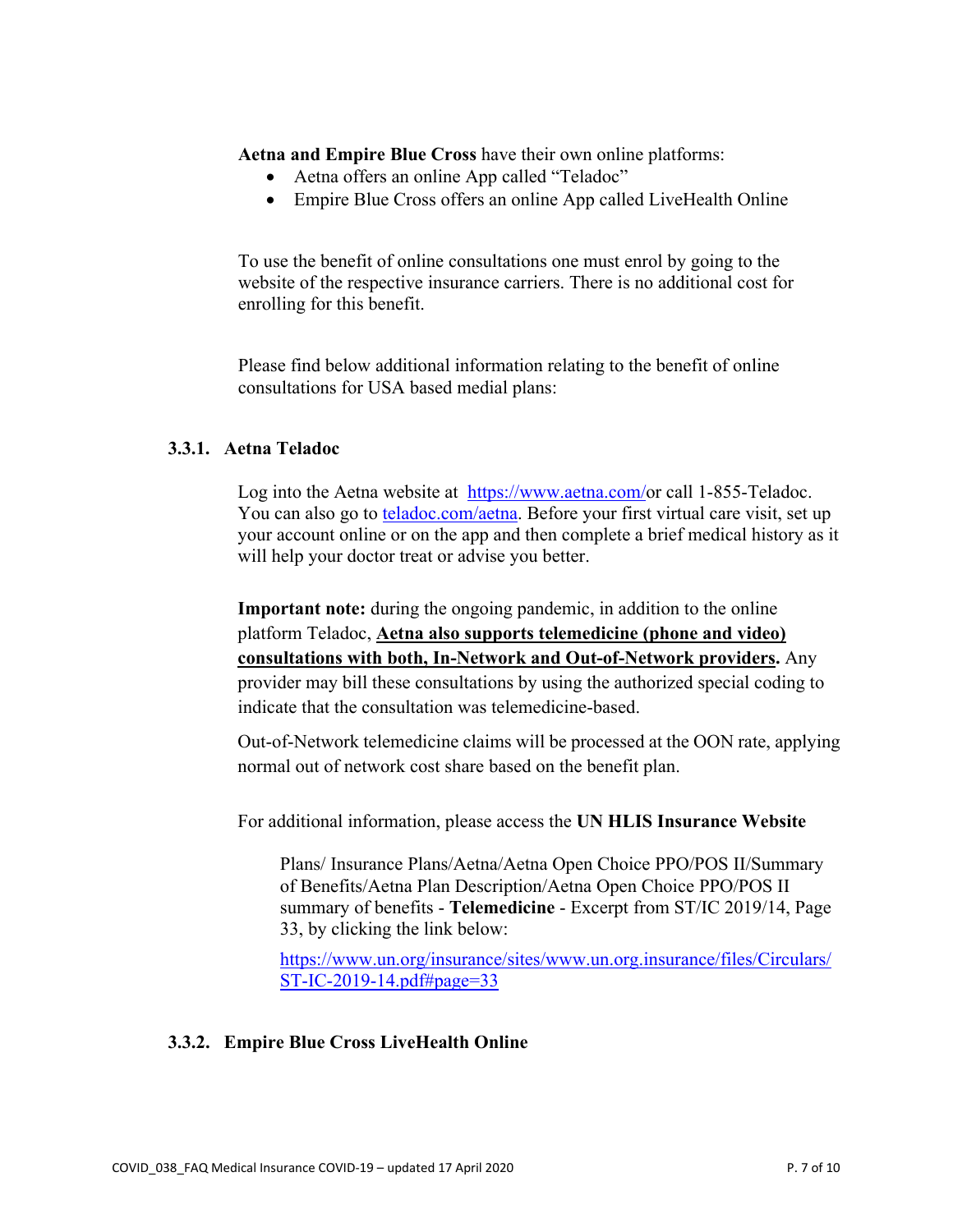HLIS recommends that members use telehealth when possible to help prevent the spread of infection and improve access to care.

Empire's telehealth provider, [LiveHealth Online,](http://www.livehealthonline.com/) is a safe and effective way for members to receive medical guidance related to COVID-19 from their homes using a smartphone, tablet or computer with a web cam.

In addition, members can download the free "Sydney Care" mobile app for a quick and easy way to evaluate symptoms. They can connect with a doctor through a Virtual Care text session right from their smartphone.

The doctor can evaluate member's symptoms, help understand whether the member is at risk for COVID-19, and let the member know whether they need to visit a local health care provider in person for COVID-19 testing.

**Important note:** in addition to LiveHealth Online, Empire Blue Cross plan members have, as a choice, access to

- (i) telehealth (video and audio) for both, In-Network and Out-of-Network providers, and
- (ii) telephonic consultations with In-Network-only providers through 14 June 2020.

All services will be subject to member cost share.

For additional information, please access the **UN HLIS Insurance Website**

Plans/ Insurance Plans/Empire Blue Cross/EmpireBlue Cross PPO/Summary of Benefits/Member Plan Description/Empire Blue Cross PPO summary of benefits - **Telemedicine (LiveHealth Online** covered in-network only) **-** Excerpt from ST/IC 2019/14, Page 27, by clicking the link below:

[https://www.un.org/insurance/sites/www.un.org.insurance/files/Circulars/](https://www.un.org/insurance/sites/www.un.org.insurance/files/Circulars/ST-IC-2019-14.pdf#page=27) [ST-IC-2019-14.pdf#page=27](https://www.un.org/insurance/sites/www.un.org.insurance/files/Circulars/ST-IC-2019-14.pdf#page=27)

#### 3.3.3. **HIP (EmblemHealth) uses telehealth to provide coverage to its members.**

For EmblemHealth, Telehealth means: the use of electronic information and communication technologies, including via telephone, by a health care provider to deliver health care services to an insured while such insured is located at a site that is different from the site where the health care provider is located.

Please check with your provider to confirm whether they offer covered services via telehealth.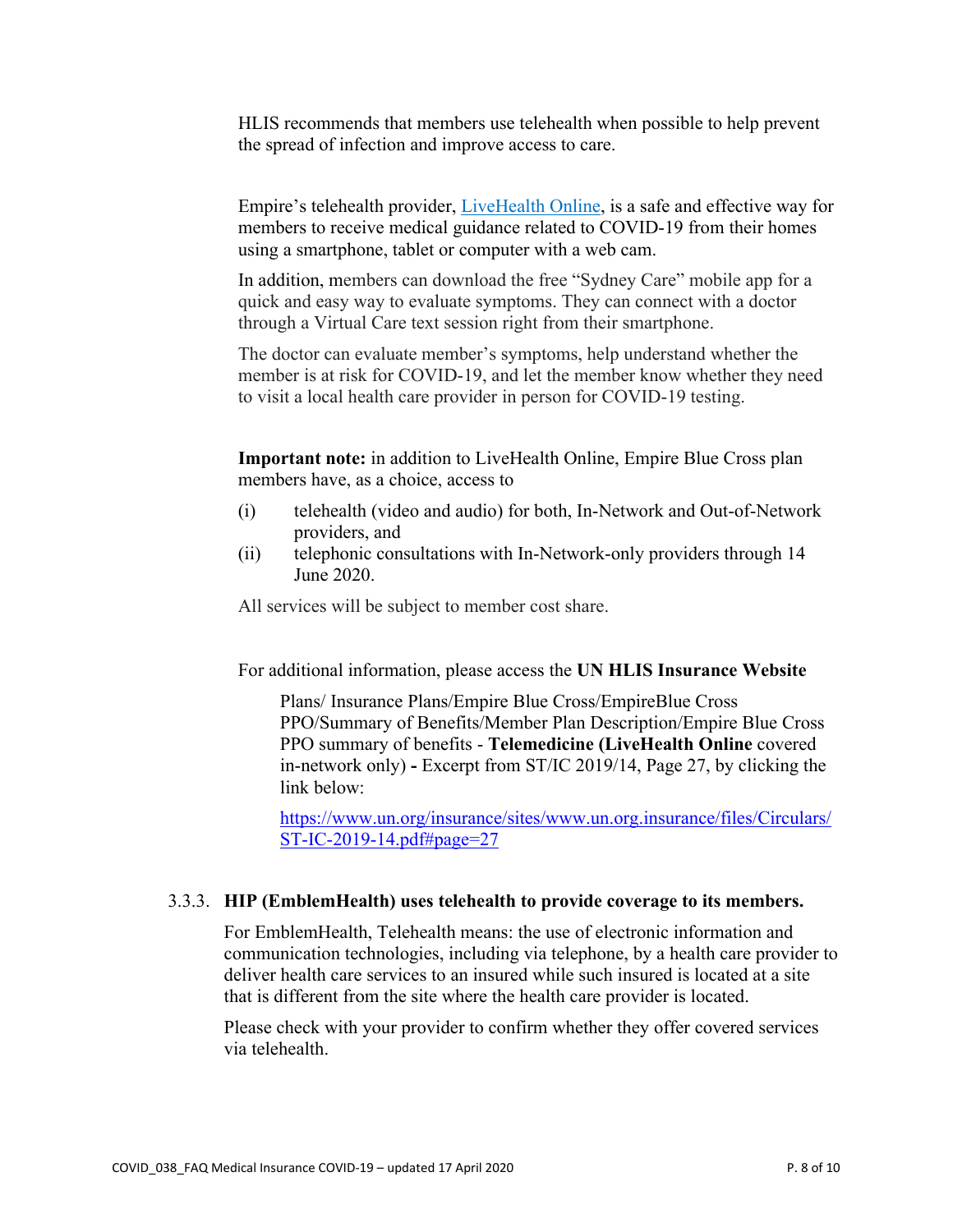**Important note:** for a temporary period during the pandemic, no cost-sharing will apply to covered services that members receive from in-network providers via telehealth.

### **3.4. Do US based medical plans provide telehealth for mental health services?**

#### **Answer:**

Yes, all US based medical plans (Aetna, Empire and HIP (EmblemHealth)) cover telehealth mental health consultations with respective in-network providers including psychologists and psychotherapists.

### **Additional UN Resources**

The Staff Counsellor's provides psychosocial support to staff members at UNHQ and Offices away from Headquarters. In order to locate a Staff Counsellor please send an email to scolearn@un.org and to schedule a virtual appointment please send email to scohh@un.org. In addition, active and retired staff members may contact their state or municipal offices to take advantage of the medical resources available.

# **3.5. Do US based medical plans provide more than a 30-day supply of maintenance medication?**

#### **Answer:**

Yes, all US based medical plans, namely Aetna, Empire and HIP (EmblemHealth) provide more than a 30-day supply of maintenance medication.

# **3.5.1. Aetna**

If plan members with Aetna coverage wish to request more than a 30-day supply of medication they should request a vacation override to obtain a 90-day supply of prescriptions.

HLIS encourages plan members to talk to their doctor about changing from a 30-day supply to a 90-day supply of prescriptions.

Members can call the RX Member Services number on the back of their health plan ID card to learn more.

# **3.5.2. Empire Blue Cross (pharmacy benefits administered by IngenioRx)**

If plan members with Empire Blue Cross coverage wish to request more than a 30 day supply of medication they should request a vacation override to obtain a 90-day supply of prescriptions.

HLIS encourages plan members to talk to their doctor about changing from a 30-day supply to a 90-day supply of prescriptions.